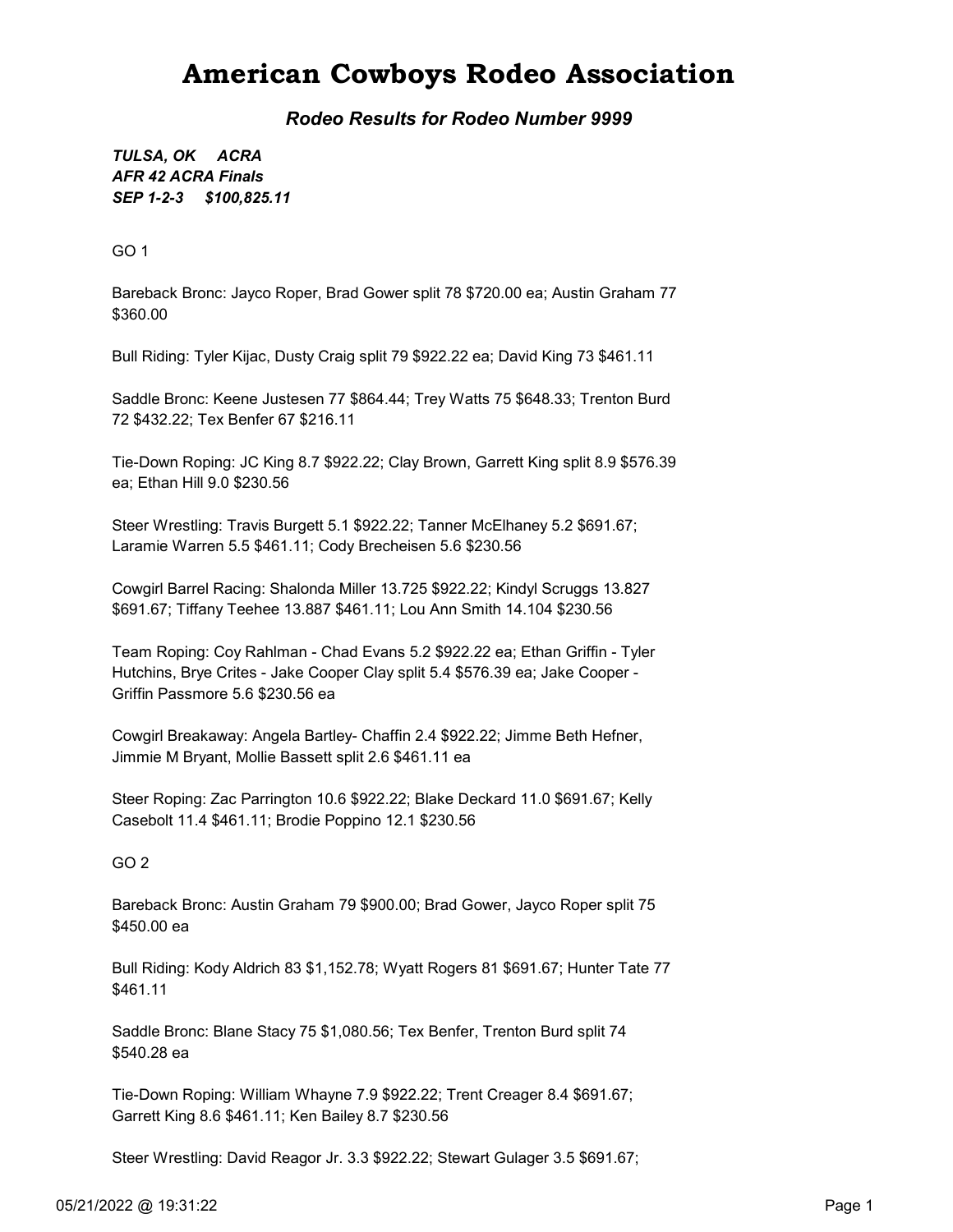## American Cowboys Rodeo Association

### Rodeo Results for Rodeo Number 9999

Travis Burgett 4.5 \$461.11; Tanner McElhaney 4.6 \$230.56

Cowgirl Barrel Racing: Brenda Martin 13.654 \$922.22; Kindyl Scruggs 13.755 \$691.67; Bailee Snow 13.880 \$461.11; Tatum Williams 13.882 \$230.56

Team Roping: Ethan Griffin - Tyler Hutchins 4.2 \$922.22 ea; Brenten Hall - Johnathon Hamby 4.8 \$691.67 ea; Terry Crow - Jake Pianalto 5.1 \$461.11 ea; Coy Rahlman - Chad Evans 5.4 \$230.56 ea

Cowgirl Breakaway: Kendyl Hutton 2.1 \$922.22; Katie Meller McElhaney 2.2 \$691.67; Tamara Smith, Angela Bartley- Chaffin split 2.5 \$345.83 ea

Steer Roping: Guy Allen 10.8 \$922.22; Brady Garten 11.1 \$691.67; Zac Parrington 11.3 \$461.11; Trenton Johnson 11.4 \$230.56

#### GO 3

Bareback Bronc: Cody Parker 83 \$900.00; Jayco Roper, Rusty Stewart split 77 \$450.00 ea

Bull Riding: Dakota Macom, Creek Young split 84 \$806.94 ea; Wyatt Rogers 77 \$461.11; Jesse Monroe 72 \$230.56

Saddle Bronc: Trenton Burd 82 \$864.44; Cody Goertzen 79 \$648.33; Travis Gardner 78 \$432.22; Chase Gabriel 76 \$216.11

Tie-Down Roping: Caddo Lewallen 7.8 \$922.22; Dawson Appleton 8.3 \$691.67; Glenn Jackson 8.5 \$461.11; Clay Brown 8.7 \$230.56

Steer Wrestling: Laramie Warren 3.7 \$922.22; Jake Morgan, David Reagor Jr. split 4.4 \$576.39 ea; Tanner McElhaney, Eric Bennett split 5.0 \$115.28 ea

Cowgirl Barrel Racing: Kindyl Scruggs 13.635 \$922.22; Brenda Martin 13.727 \$691.67; Chelsi Wilson 13.733 \$461.11; Kara Kreder 13.746 \$230.56

Team Roping: Eric Flurry - Stitches Stanley 4.2 \$922.22 ea; Brenten Hall - Johnathon Hamby 4.3 \$691.67 ea; Terry Crow - Jake Pianalto 4.9 \$461.11 ea; Cale Markham - Casey Stipes 5.1 \$230.56 ea

Cowgirl Breakaway: Winter Williams 1.8 \$922.22; Kylee Jo Carder 2.3 \$691.67; Angela Bartley- Chaffin, Katie Meller McElhaney split 2.5 \$345.83 ea

Steer Roping: Brodie Poppino 10.4 \$922.22; Guy Allen 10.5 \$691.67; Chet Herren 10.6 \$461.11; Brady Garten 11.0 \$230.56

AVERAGE: